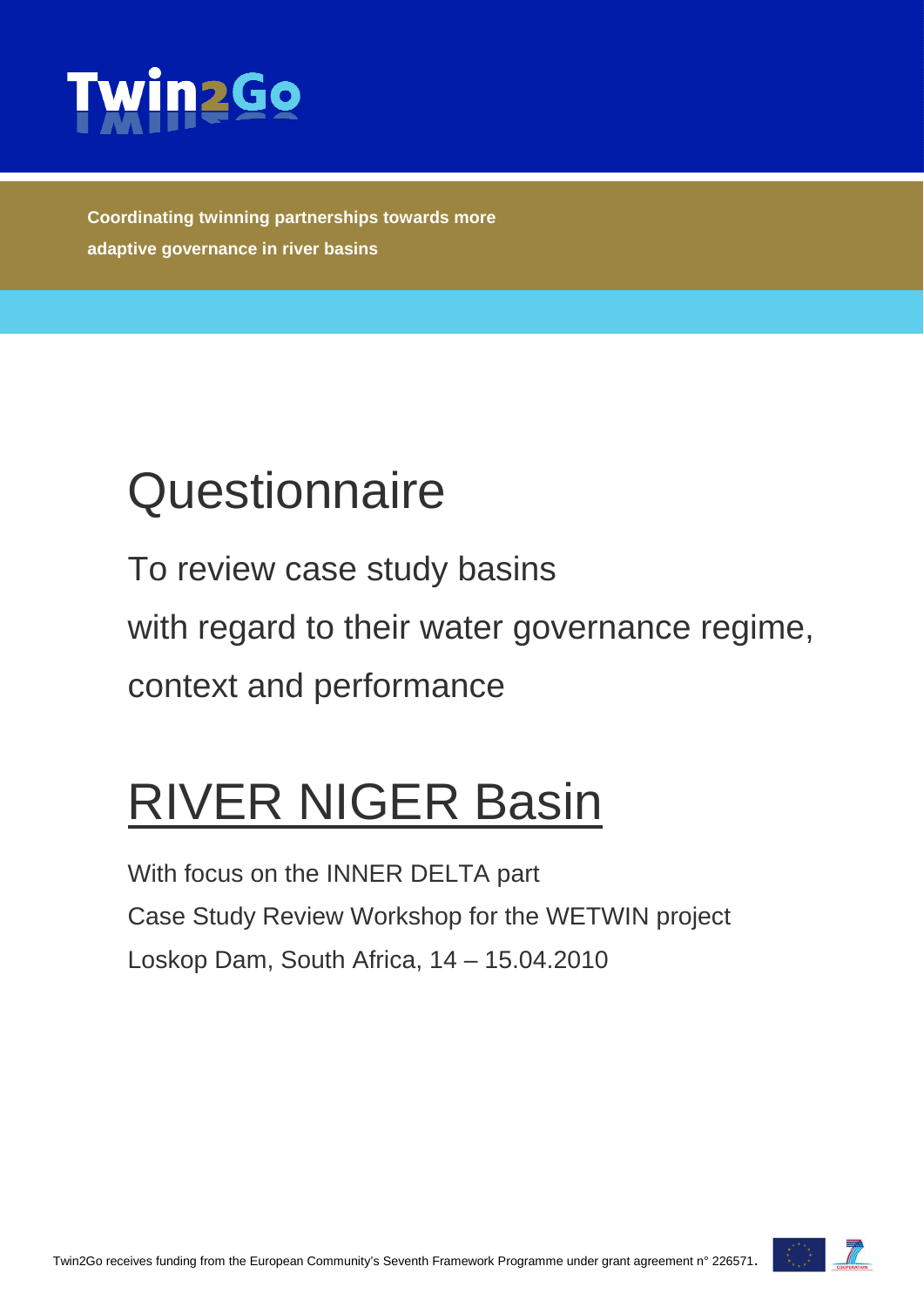

#### **About this questionnaire**

This questionnaire was developed within the scope of the Twin2Go project. It serves to record case study data about a river basin's water governance regime, its context and its performance. An explanation of the indicators, pre-defined scores and potential data sources is provided in the guidance on this questionnaire.

Please assign a score (e.g. "B") to each of the indicators. In the case of numerical indicators like indices, you should add the numerical value in brackets after the score, e.g. "B (0.178)" or "C (12,534)". For a better understanding of the recorded issue, additional information in the column "comments" is required. Please use this field to explain your reason for assigning a certain score, to specify if your choice was controversial, to document data sources or to add further information that you find relevant for a better understanding of the topic addressed.

If you think that the indicators below do not deal with certain important issues in your case study, please insert additional indicators at the bottom of the tables. Furthermore, please briefly explain the additional case-specific indicators at the end of this document.

#### **Table of Contents**

| a) Water policy, institutional & legal framework (formal and informal)                                                                        | 4              |
|-----------------------------------------------------------------------------------------------------------------------------------------------|----------------|
| b) Formalisation of IWRM principles & Millennium Development Goals                                                                            | 6              |
| c) Decision making regarding uncertainties                                                                                                    | 6              |
| II) Actor networks with emphasis on the role and interactions of state and non-state actors and<br>a) Cooperation and coordination structures | $\overline{7}$ |
| b) Information sharing via formal rules, dependency relationships etc.                                                                        | 7              |
| III) Multi-level interactions across administrative boundaries and vertical integration across levels and<br>a) Centralisation                | 7              |
|                                                                                                                                               |                |
|                                                                                                                                               |                |
| II) Good Governance Principles at the national level - legal basis at the national level 9                                                    |                |
|                                                                                                                                               |                |
|                                                                                                                                               |                |
|                                                                                                                                               |                |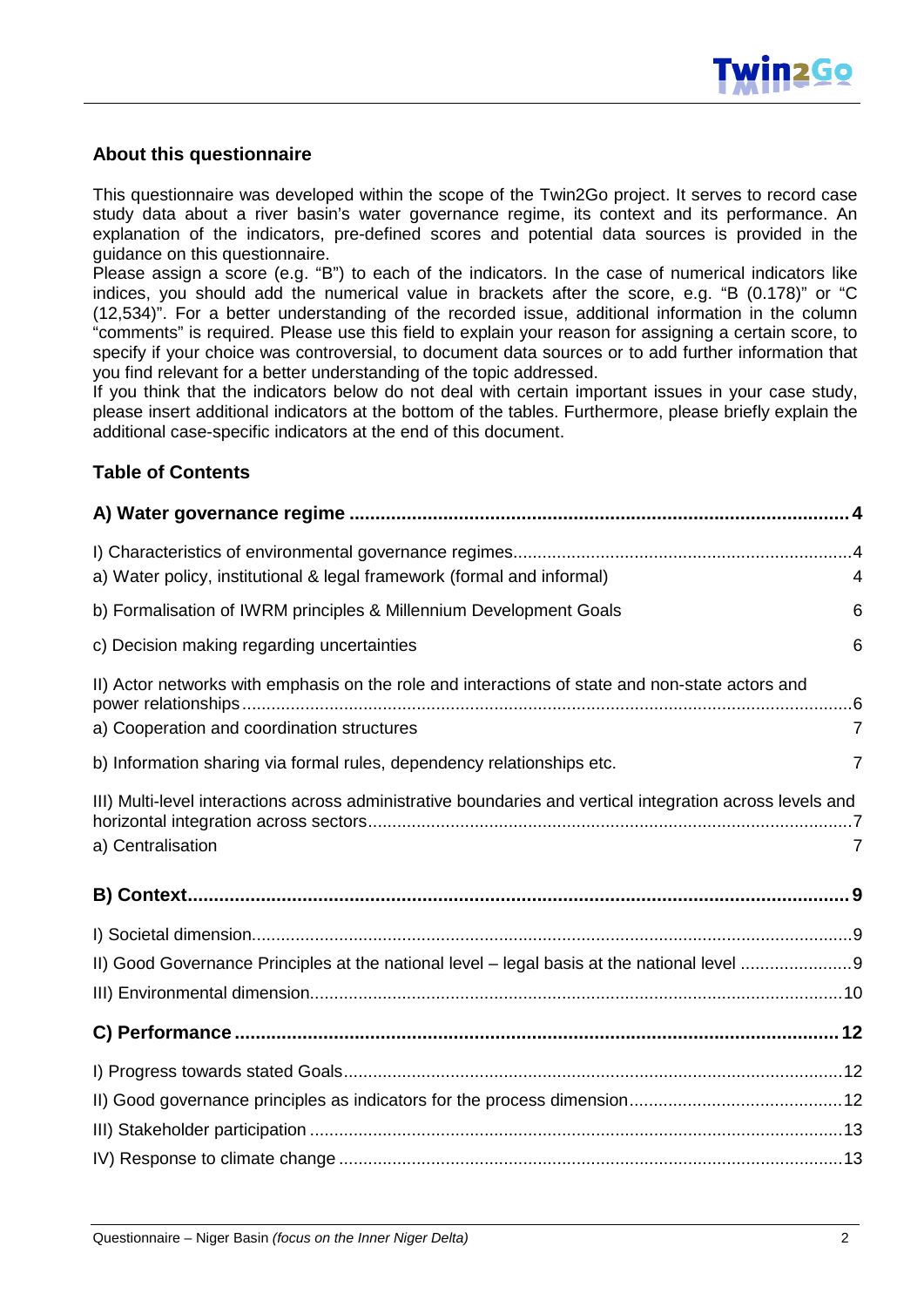# **Twin2Go**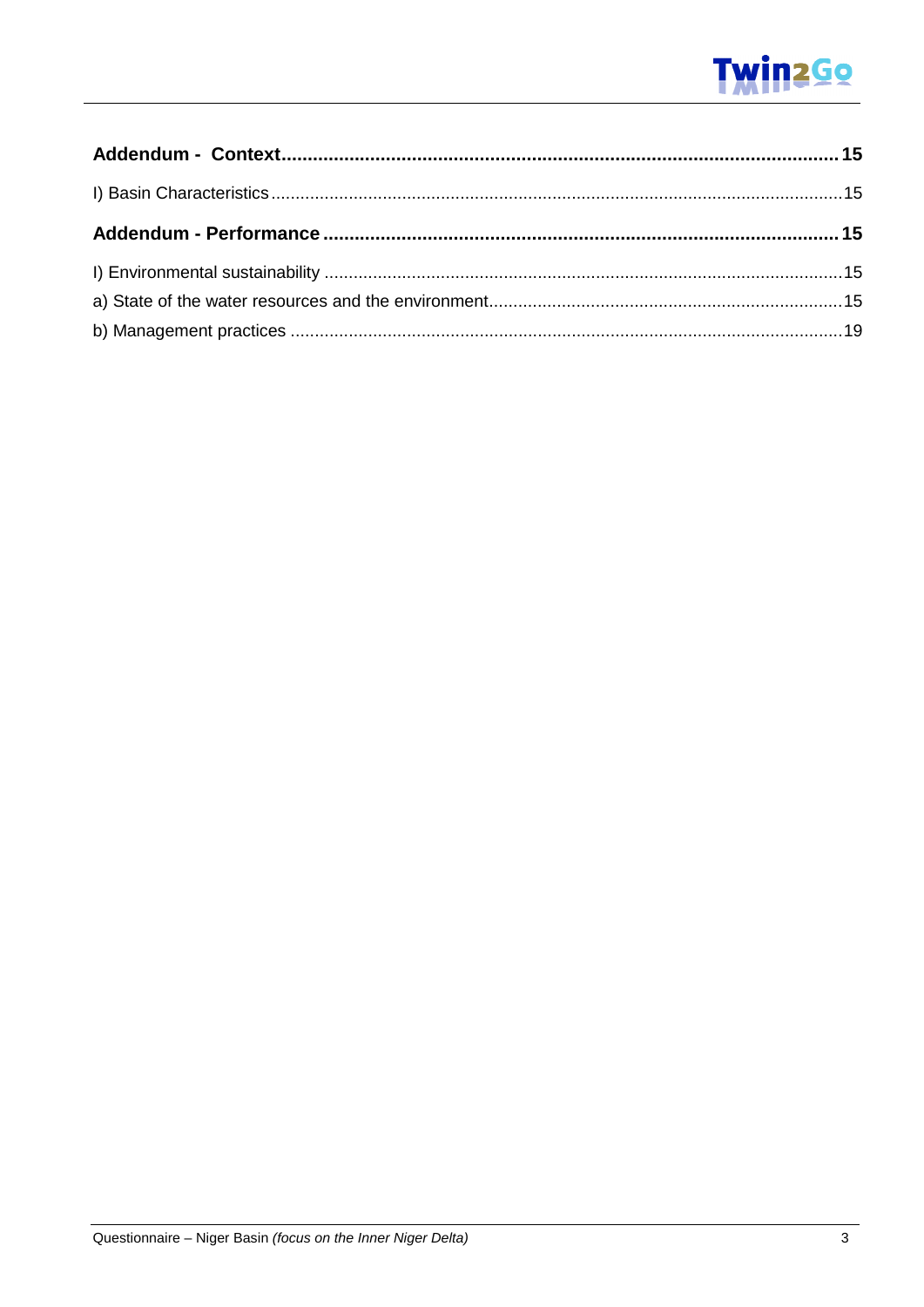

## **A) Water governance regime**

<span id="page-3-2"></span><span id="page-3-1"></span><span id="page-3-0"></span>

| No.             | <b>Indicator</b>                                                                                      | <b>Score</b> | <b>Comments</b>                                                                                                                                                                                                                                  |
|-----------------|-------------------------------------------------------------------------------------------------------|--------------|--------------------------------------------------------------------------------------------------------------------------------------------------------------------------------------------------------------------------------------------------|
|                 | I) Characteristics of environmental governance regimes                                                |              |                                                                                                                                                                                                                                                  |
|                 | a) Water policy, institutional & legal framework (formal and informal)                                |              |                                                                                                                                                                                                                                                  |
| 1.              | <b>Domestic water legislation</b><br>(laws, by-laws, etc.) in place?                                  | B            | The National Assembly deliberated and adopted in its session of December 31 <sup>st</sup> 2001. The<br>president of the republic promulgates the law on January 31st 2002.                                                                       |
| 2.              | <b>Domestic Water Law: Public</b><br>character of water and legal<br>status of water use rights       | A            | There are at least 2 laws related to this public services and deepen in the national policy of water<br>(e.g Article 12 and 44).                                                                                                                 |
| 3.              | <b>Domestic Water Law: Explicit</b><br>recognition of traditional and<br>indigenous water uses        | A            | The article 3 in the chapter of the principles and the field of application deals with this stemming                                                                                                                                             |
| 4.              | <b>Domestic Water Law: On flow</b><br>availability, third party rights<br>and ecological requirements | A            | Besides different articles from the law, other sector policy take this topic into account during the<br>conception and implementation of their project.                                                                                          |
| 5.              | Integration of domestic water<br>legislation                                                          | Α            | All frameworks related to water issues are implemented in accordance with this piece of legislation                                                                                                                                              |
| 6.              | <b>Multilevel structure of domestic</b><br>water legislation and<br>subsidiarity                      | A            | Article55 of the legislation is related to the fund of public services of water in which are involved<br>central government institutions and local government.                                                                                   |
| 7.              | <b>Existence of formal domestic</b><br>administrative structure for<br>water governance               | A            | This administration is The Ministry in charge of water and Energy. This refers to article1 of ongoing<br>legislation                                                                                                                             |
| 8.              | National basin organisation or<br>comparable arrangement                                              | B            | Under the aegis of the Ministry, the committee of basin or sub basin can formulate proposal or<br>management plan of their intervention area (e.g article 70) [ABFN > protection of basins only, not<br>management which is still ministry](A/B) |
| 9.              | <b>Formalised transboundary</b><br>coordination organisation                                          | A            | ABN (Niger Basin Authority fits to this.                                                                                                                                                                                                         |
| 10 <sub>1</sub> | <b>Formal institution (legislation)</b><br>that prescribes the basin<br>management principle          | A            | The Ministry of water prescribe hydrology principles which are put in action by his dismemberments<br>at lower level (circle, districts and municipalities)                                                                                      |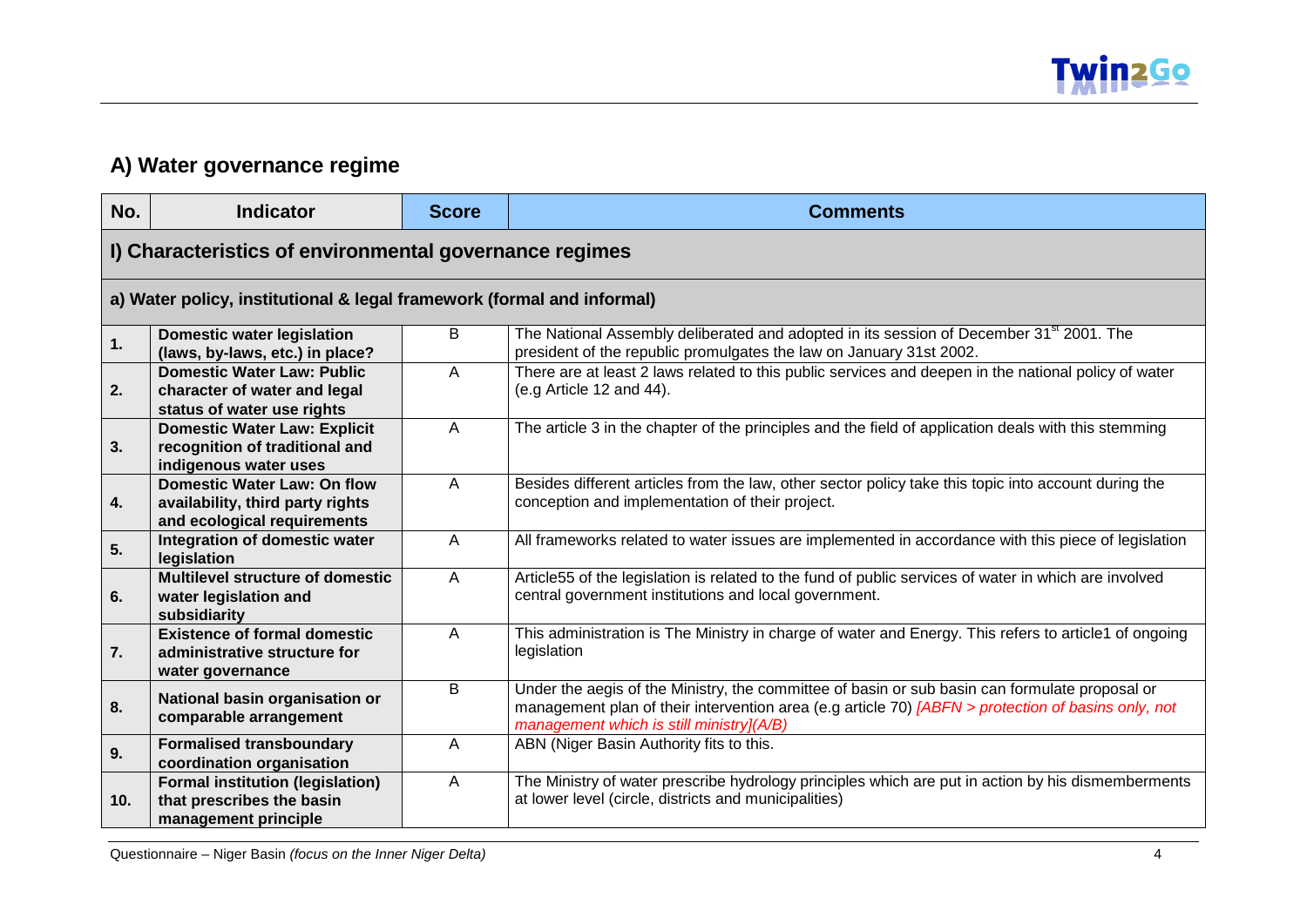

| No.  | <b>Indicator</b>                                                                                                           | <b>Score</b>   | <b>Comments</b>                                                                                                                                                                                                                                                                      |
|------|----------------------------------------------------------------------------------------------------------------------------|----------------|--------------------------------------------------------------------------------------------------------------------------------------------------------------------------------------------------------------------------------------------------------------------------------------|
| 11.  | Water (basin) strategies,<br>programmes and plans                                                                          | B              | Water strategy does exist even at local level but poorly implemented.                                                                                                                                                                                                                |
| 12.  | <b>Financing mechanisms:</b><br>Degree of investment from<br>private sector/ public/ other<br>sources (e.g. international) | $\overline{B}$ | The most dominant degree of investment is either a public source of finance or more often the<br>support from outside (International donors).                                                                                                                                        |
| 13.  | <b>Economic instruments</b><br>Is water for irrigation priced?                                                             | B              | In case of infrastructure settlement for irrigation, there is a price. But in case of natural irrigation<br>process by local community no price. (article 59) [Discussion on either score B or C - dam<br>management decides price (interministrial committee); others (smaller) no] |
| 14.  | <b>Economic instruments</b><br>Is water for households priced<br>in urban areas?                                           | B              | The price may change from one site to another according to the state of the area where is the water<br>source. [Municipatlity sets price]                                                                                                                                            |
| 15.  | <b>Economic instruments</b><br>Is water for industry priced?                                                               | B              | The price is charged for water use but not for waste water in nature or wetland or catchment area.                                                                                                                                                                                   |
| 16.  | Tradable permits related to<br>water abstraction/use                                                                       | B              | Tradable permits are used but the generating income is used for other purpose(e.g. repairing)                                                                                                                                                                                        |
| 17.  | Polluter pays principle (related<br>to water)                                                                              | $\mathsf{C}$   | Confer to article55 related to public service of water development fund. [There is an article in the<br>law but not applied.]                                                                                                                                                        |
| 18.  | <b>Environmental subsidies</b><br>(related to water)                                                                       | B              | There are 4 articles (60,61,62,63) which deal with environment subsidies. [There is an article in the<br>law but not applied.]                                                                                                                                                       |
| 19.  | <b>Payment for ecosystem</b><br>services (related to water)                                                                | $\overline{C}$ | There are law to protect ecosystems and their services but price in case of penalty.                                                                                                                                                                                                 |
| 20.  | Tradable permits (related to<br>water quality, maximum,<br>allowable loads etc.)                                           | B              | There are law in favour of environment in terms of right for it pollution. But if this right is due in other<br>way. [permits for discharge polluted water but going to minister of environment]                                                                                     |
| 21.  | Environmental tax (related to<br>water)                                                                                    | $\overline{C}$ | In general, is part of per capita developpment tax.                                                                                                                                                                                                                                  |
| 22.  | <b>Presence of substituting</b><br>informal institutions for<br>management of water                                        | B              | Traditional institution in term of ownership (Comités Locaux de l'Eau, Parténariat National de l'Eau<br>et Parténariats Régioanaux de l'.Eau, Comités de bassins)                                                                                                                    |
| 23.  | <b>Presence of complementary</b><br>informal institutions for water<br>management                                          | B              | Local conventions in terms of contributing to legal provision.                                                                                                                                                                                                                       |
| 23.a | Case-specific indicator(s)                                                                                                 |                |                                                                                                                                                                                                                                                                                      |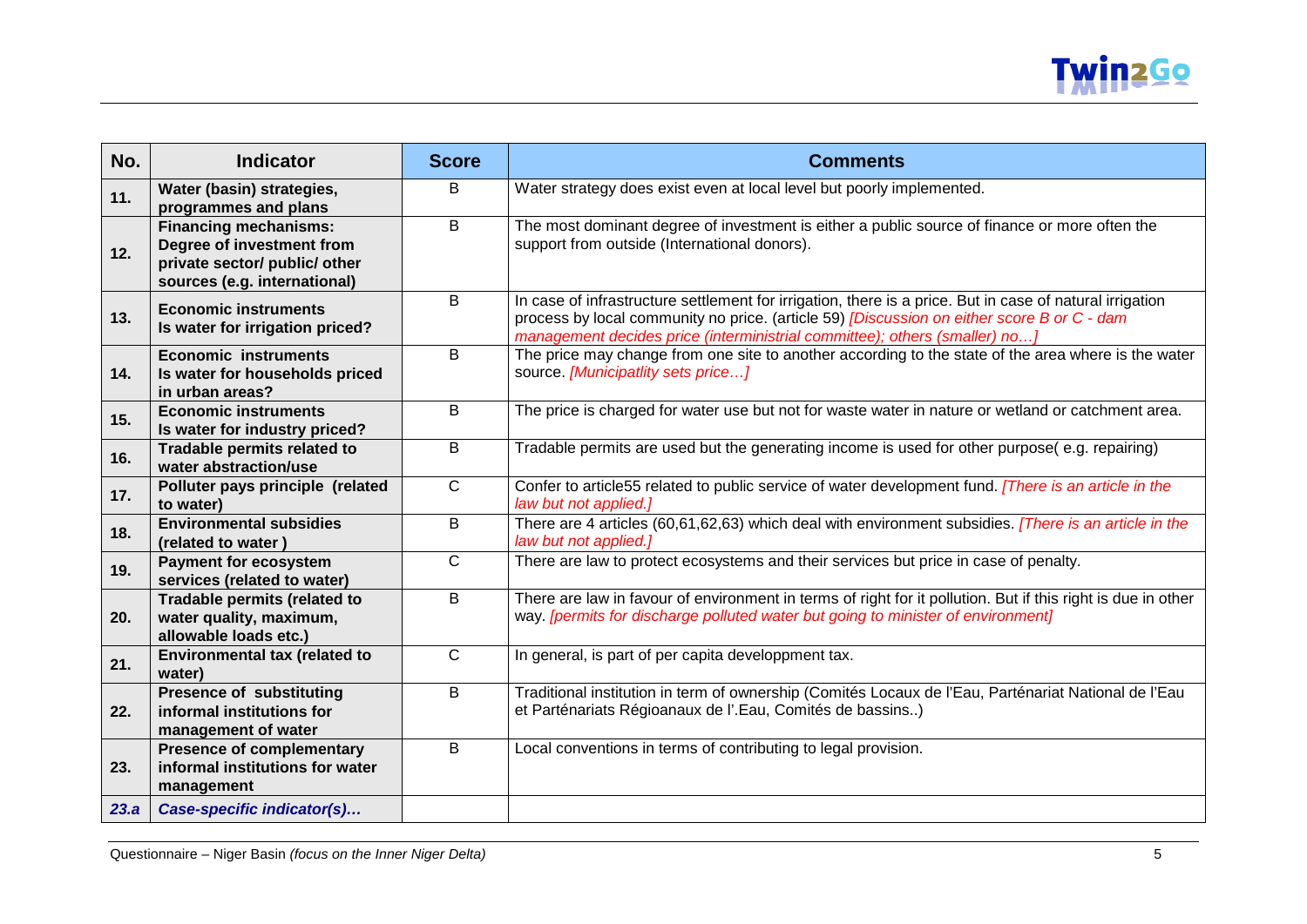

<span id="page-5-2"></span><span id="page-5-1"></span><span id="page-5-0"></span>

| No.  | <b>Indicator</b>                                                                                                    | <b>Score</b> | <b>Comments</b>                                                                                                                                                                                                                                         |  |
|------|---------------------------------------------------------------------------------------------------------------------|--------------|---------------------------------------------------------------------------------------------------------------------------------------------------------------------------------------------------------------------------------------------------------|--|
|      | b) Formalisation of IWRM principles & Millennium Development Goals                                                  |              |                                                                                                                                                                                                                                                         |  |
| 24.  | <b>Formalised IWRM principles</b>                                                                                   | Α            | 9 principles are pointed out in National Policy of Water which take into account IWRM principles.<br>But because of resources weakness some are difficult to be implemented.                                                                            |  |
| 25.  | State of implementation of<br><b>IWRM</b> principles                                                                | B            | Same report above mentioned                                                                                                                                                                                                                             |  |
| 26.  | <b>Capacity to implement IWRM</b>                                                                                   | B            | The strategy to support the principle is based on 2 mains axes namely National resources and<br>outside support.                                                                                                                                        |  |
| 27.  | Is universal and non-<br>discriminatory access to safe<br>drinking water and sanitation a<br>goal?                  | A            | National policy of water is part of CSCLP [Poverty Eradication Strategy] which give an universal and<br>non discriminatory access to safe water. This aspect is also underpinned by article 4 of water<br>legislation.                                  |  |
| 28.  | Integration of wetlands in<br><b>IWRM and IRBM*</b>                                                                 | A            | There is a national policy of wetlands and its action plan. There is also the signature of Ramsar<br>Convention with the erection of the whole Inner delta as Ramsar site.                                                                              |  |
| 28.a | Case-specific indicator(s)                                                                                          |              |                                                                                                                                                                                                                                                         |  |
|      | c) Decision making regarding uncertainties                                                                          |              |                                                                                                                                                                                                                                                         |  |
| 29.  | <b>General practices for dealing</b><br>with uncertainties                                                          | A            | Theoretically, but in practice uncertainties are tackled according to their degree (draught, floods .).<br>[e.g warning systems in place (drought, flood)]                                                                                              |  |
| 30.  | Dealing with uncertainties:<br><b>Reversible and flexible options</b>                                               | A            | The more option of flexibility or/and reversibility is easy and efficient the more favoured it is.                                                                                                                                                      |  |
| 31.  | Dealing with uncertainties:<br><b>Safety margins</b>                                                                | Α            | Same report                                                                                                                                                                                                                                             |  |
| 32.  | Are scenarios used for decision<br>making?                                                                          | B            | Using scenario depends deeply on polical willing <i>[at NBA level is it more probable to use</i><br>scenario's.]                                                                                                                                        |  |
| 33.  | <b>Climate risks: Climate</b><br>variability and change                                                             | Α            | All development strategies have at least one action to both climate variability and changes. [Mainly<br>climate variability, climate change less specifically. It is not easy to see where variability stops and<br>change begins. Has a NAPA but use?] |  |
| 33.a | Case-specific indicator(s)                                                                                          |              |                                                                                                                                                                                                                                                         |  |
|      | II) Actor networks with emphasis on the role and interactions of state and non-state actors and power relationships |              |                                                                                                                                                                                                                                                         |  |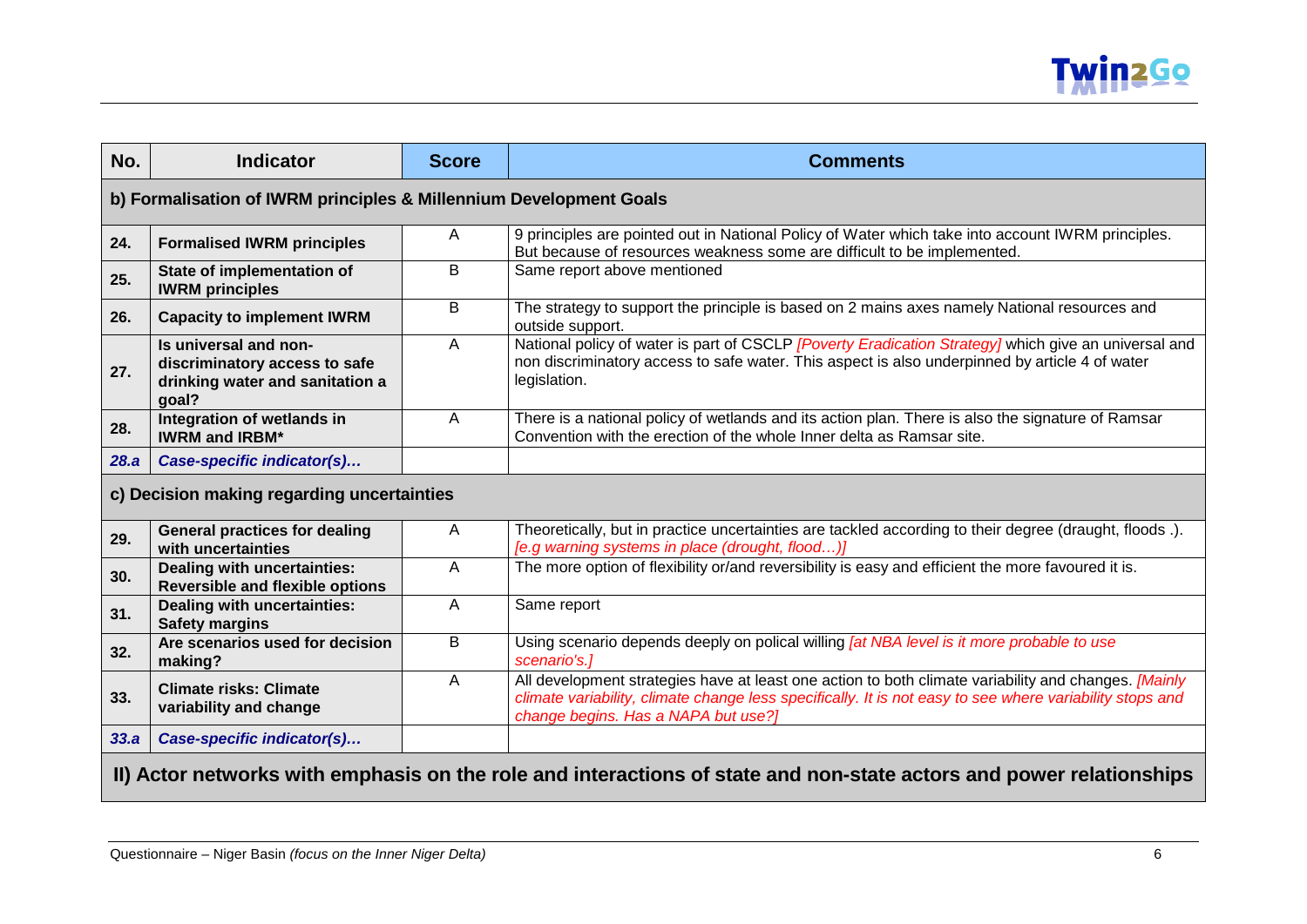

<span id="page-6-3"></span><span id="page-6-2"></span><span id="page-6-1"></span><span id="page-6-0"></span>

| No.  | <b>Indicator</b>                                                                                                                                   | <b>Score</b> | <b>Comments</b>                                                                                                                                                                                                                                                                                         |  |
|------|----------------------------------------------------------------------------------------------------------------------------------------------------|--------------|---------------------------------------------------------------------------------------------------------------------------------------------------------------------------------------------------------------------------------------------------------------------------------------------------------|--|
|      | a) Cooperation and coordination structures                                                                                                         |              |                                                                                                                                                                                                                                                                                                         |  |
| 34.  | <b>Vertical coordination</b><br>(governmental)                                                                                                     | B            | Plans and strategies are conformed with the interest of the other relevant actors at high level in<br>CSCLP and at low level PDSEC. [tasks are clear at national and lower level but no coordination]                                                                                                   |  |
| 35.  | <b>Horizontal coordination</b><br>(governmental)                                                                                                   | B            | Same report but; emphasis on this at local level keep in touch with un prefet [established<br>commissions with participation of different sector representatives at all levels of administration]                                                                                                       |  |
| 36.  | Role of local governments                                                                                                                          | B            | In the frame of decentralisation, local government is consulted in creation of Institution and above<br>all if they will be affected by this.                                                                                                                                                           |  |
| 36.a | Case-specific indicator(s)                                                                                                                         |              |                                                                                                                                                                                                                                                                                                         |  |
|      | b) Information sharing via formal rules, dependency relationships etc.                                                                             |              |                                                                                                                                                                                                                                                                                                         |  |
| 37.  | Kinds of knowledge included<br>=> Role of experts/ science,<br>local/traditional knowledge                                                         | A            | Both are taken into account if we consider that 2 kind of law are operating (traditional and modern<br>law)                                                                                                                                                                                             |  |
| 38.  | Access to information =><br>about expert knowledge and<br>management plans                                                                         | B            | Nowadays, decentralization is a tool to open society to development through information access.                                                                                                                                                                                                         |  |
| 38.a | Case-specific indicator(s)                                                                                                                         |              |                                                                                                                                                                                                                                                                                                         |  |
|      | III) Multi-level interactions across administrative boundaries and vertical integration across levels and horizontal<br>integration across sectors |              |                                                                                                                                                                                                                                                                                                         |  |
|      | a) Centralisation                                                                                                                                  |              |                                                                                                                                                                                                                                                                                                         |  |
| 39.  | One level one actor?                                                                                                                               | A            | Despite centralisation forces, in the case of water issue we do assist to horizontal integration. It is<br>worth mentioning that besides water issues, there are 2 other sectors (health and education)<br>responding to this kind of integration. These 3 sectors are transferred to local government. |  |
| 40.  | Degree of centralisation                                                                                                                           | B            | In our context, it is a system of supervision. Local governments are involved at highest level in the<br>creation of institutions and call aside to decision making if they are affected by this institution.                                                                                           |  |
| 41.  | <b>Technical capacity and economies</b><br>of scale                                                                                                | A            | The hierarchy power is strongly linked to the decentralisation.                                                                                                                                                                                                                                         |  |
| 42.  | <b>Legal obligations and</b><br>responsibility                                                                                                     | A            | The notion of supervision is attached to the decentralisation.                                                                                                                                                                                                                                          |  |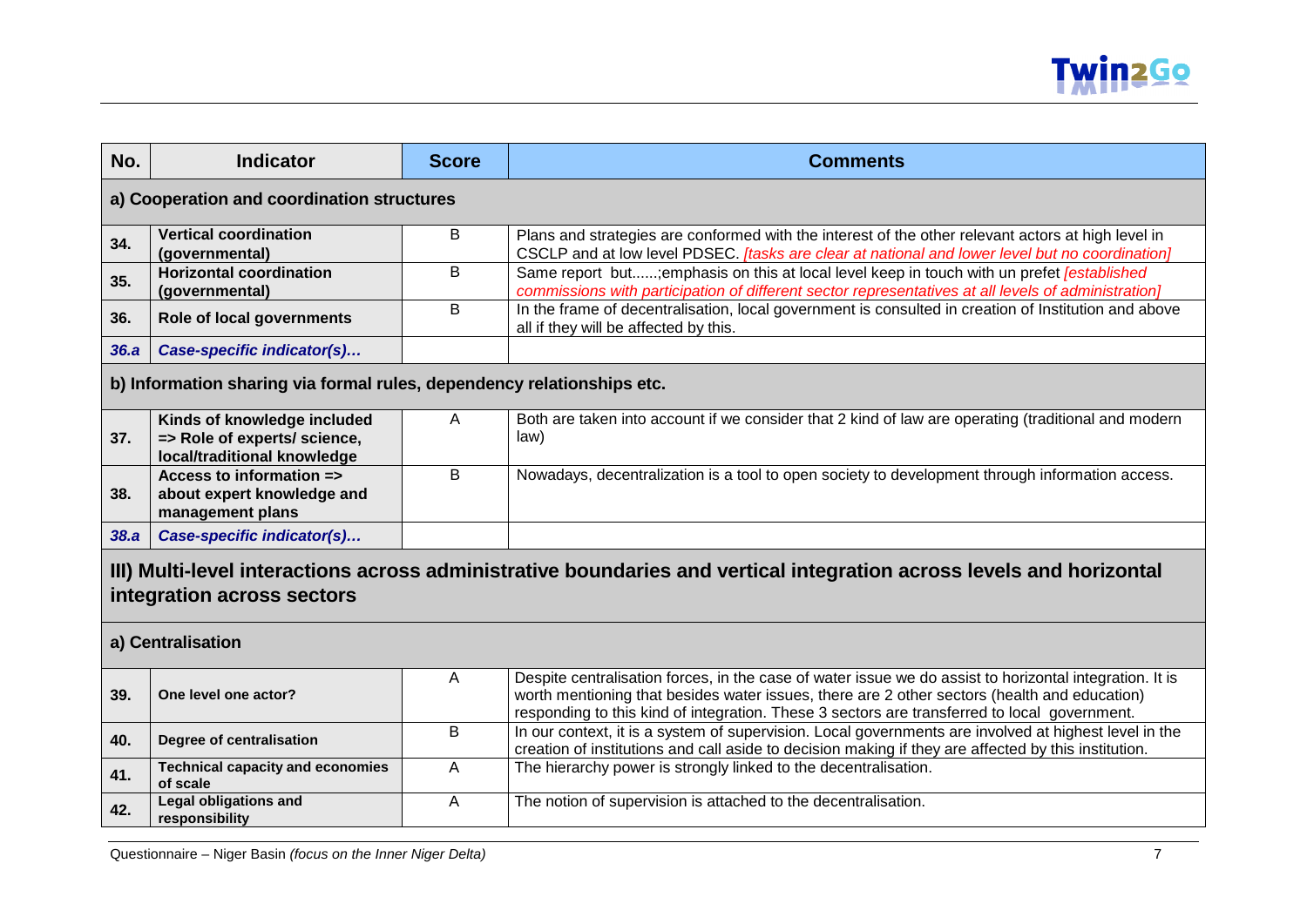

| No. | <b>Indicator</b>                  | <b>Score</b> | Comments |
|-----|-----------------------------------|--------------|----------|
|     | 42.a   Case-specific indicator(s) |              |          |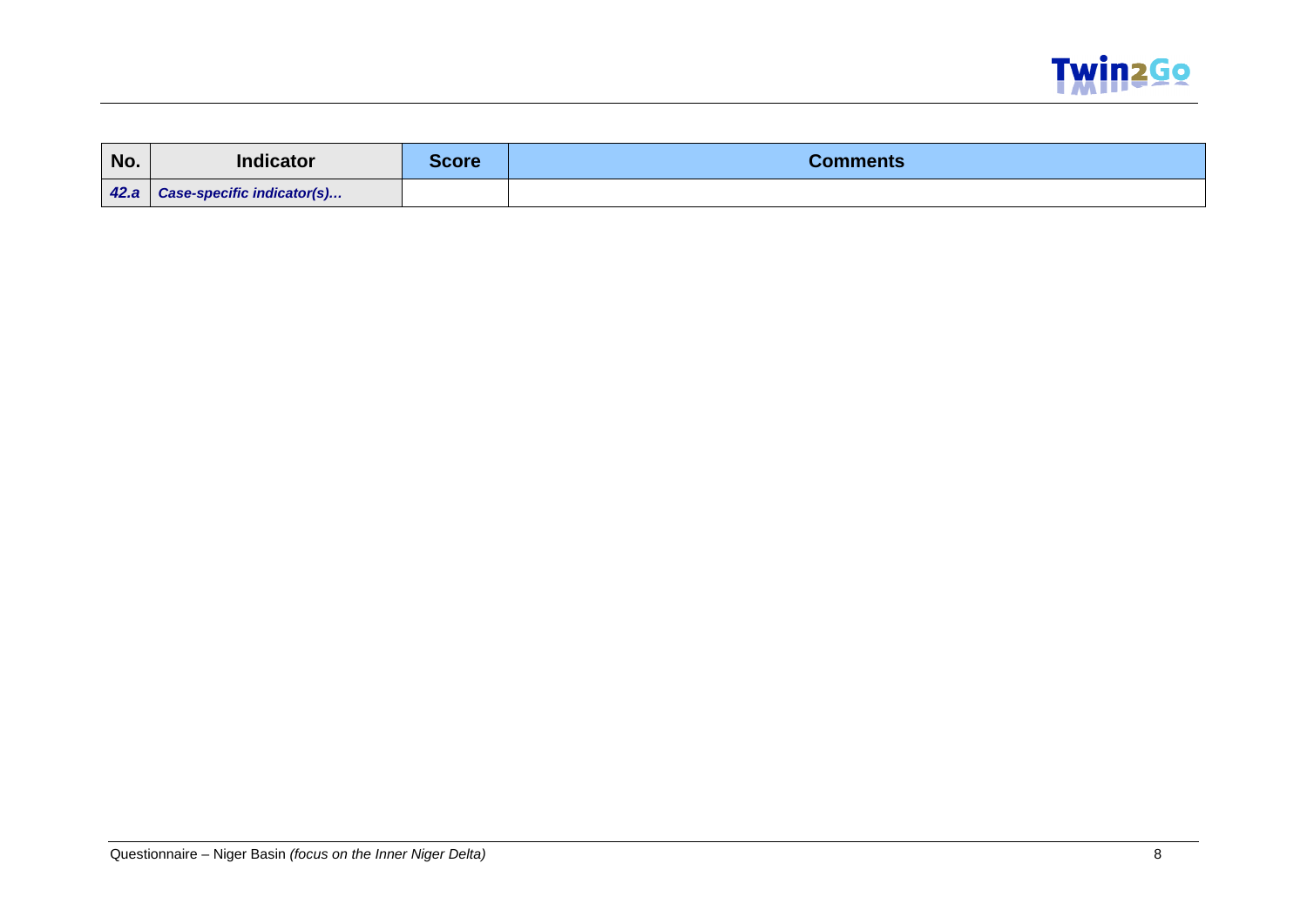

# **B) Context**

<span id="page-8-2"></span><span id="page-8-1"></span><span id="page-8-0"></span>

| No.  | <b>Indicator</b>                                                                                                 | <b>Score</b> | <b>Comments</b>                                                                                                                             |
|------|------------------------------------------------------------------------------------------------------------------|--------------|---------------------------------------------------------------------------------------------------------------------------------------------|
|      | I) Societal dimension                                                                                            |              |                                                                                                                                             |
| 43.  | Proportion of the population<br>living in rural areas                                                            | 1 500 000    | 73% : From which 30% fishermen, 40% agriculture and 30% cattle breeding.                                                                    |
| 44.  | <b>State of societal development</b>                                                                             | D            | The official listed rank for Mali is 178 with a index of 0.371), this number is contested by national<br>government (assumed to be better); |
| 45.  | <b>Social sustainability (Gini</b><br>Index)                                                                     | B            | [http://hdr.undp.org/en/media/HDR 2009 EN Complete.pdf - GINI Mali = 39]                                                                    |
| 46.  | Economic sustainability (e.g.<br>GDP)                                                                            | E            | Strongly linked to climate events. - [PPP 1 027 / US 468]<br>[http://siteresources.worldbank.org/ICPINT/Resources/icp-final-tables.pdf]     |
| 47.  | <b>Effectiveness of formal</b><br>institutions                                                                   | D            | 2,8 According to transparency International.                                                                                                |
| 48.  | <b>Trustworthiness of economic</b><br>institutional setting - degree of<br>risk for foreign direct<br>investment |              | No data in case of Mali - If these data could be estimated, the expectation should be better<br>because of political stability.             |
| 49.  | Presence of avenues of dissent<br>- press freedom, freedom of<br>speech                                          | A            | Rank 30 / mark 8; Press freedom became evident since Mars 1991 event that end up to military<br>regime fall.                                |
| 49.a | Case-specific indicator(s)                                                                                       |              |                                                                                                                                             |
|      |                                                                                                                  |              | II) Good Governance Principles at the national level - legal basis at the national level                                                    |
| 50.  | <b>Participatory regarding</b><br>decision making in the water<br>sector                                         | В            | If the use of water is not against public interest. Article 2                                                                               |
| 51.  | <b>Transparency regarding water</b><br>allocation                                                                | A            | Most economic values depend on ecosystem and environment state in terms of water sector.                                                    |
| 52.  | <b>Effectiveness and efficiency</b><br>regarding decision making in<br>the water sector                          | В            | Because of the sector base policy.                                                                                                          |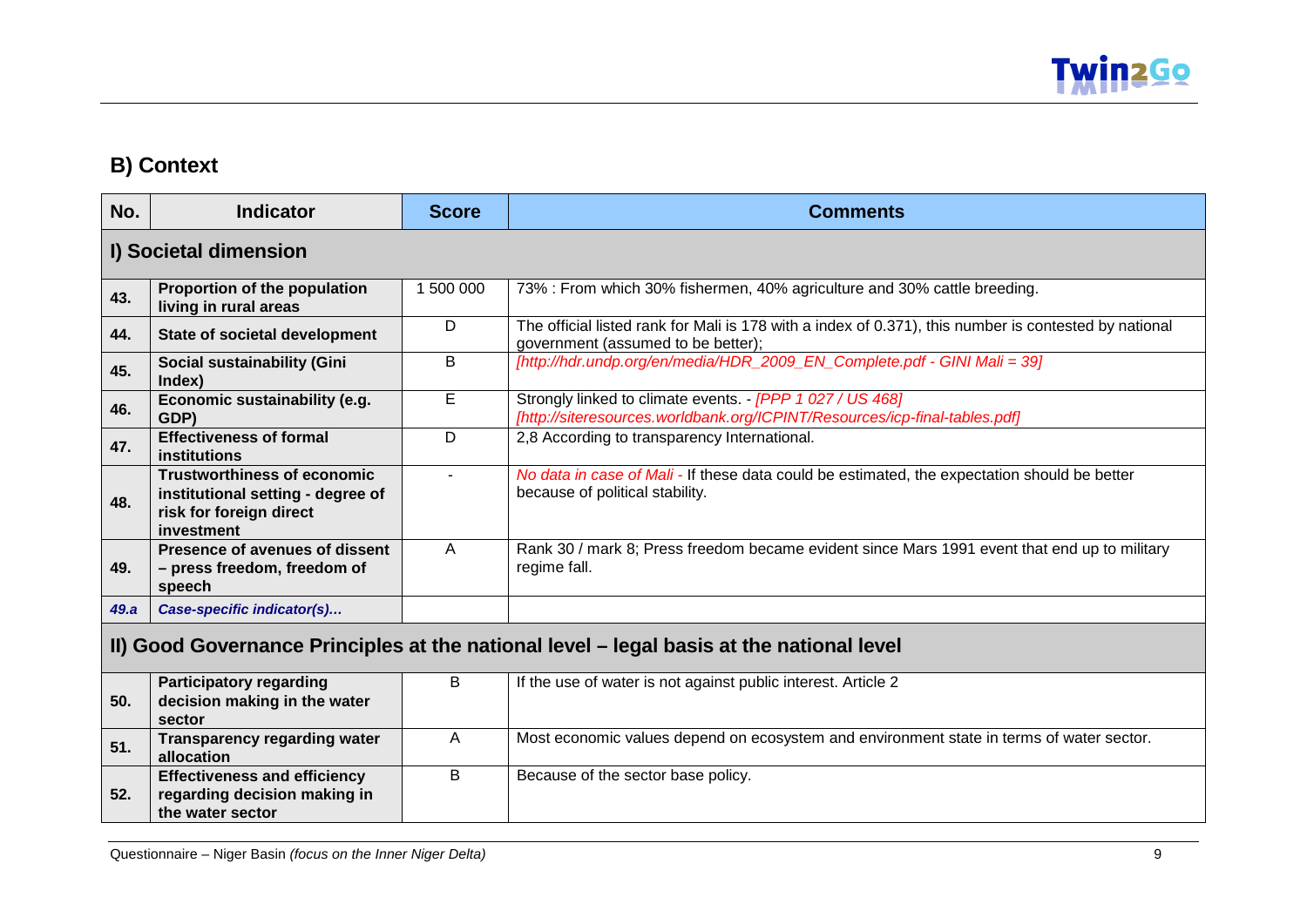

| No.  | <b>Indicator</b>                                                                                           | <b>Score</b>   | <b>Comments</b>                                                                                                                                                                                                                                                                               |
|------|------------------------------------------------------------------------------------------------------------|----------------|-----------------------------------------------------------------------------------------------------------------------------------------------------------------------------------------------------------------------------------------------------------------------------------------------|
| 53.  | <b>Equitable and inclusive</b>                                                                             | A              | Particularly in rural district where the price to access to water is low.                                                                                                                                                                                                                     |
| 54.  | Predictability - with regard to<br><b>IWRM and climate change</b>                                          | B              | When a natural hazard happens there are some orientations from laws favourable to mitigate the<br>effect of this haward.                                                                                                                                                                      |
| 54.a | Case-specific indicator(s)                                                                                 |                |                                                                                                                                                                                                                                                                                               |
|      | III) Environmental dimension                                                                               |                |                                                                                                                                                                                                                                                                                               |
| 55.  | Köppen-Geiger climate<br>classification (river basin)                                                      | BWH, BSH       | Project <i>[Inner Niger Delta]</i> side belongs to 2 geographical area.                                                                                                                                                                                                                       |
| 56.  | <b>Climate Moisture Index</b>                                                                              | A              | "1-0,6" The western part of the project site is less arid than the Eastern part.                                                                                                                                                                                                              |
| 57.  | <b>Climate Moisture Index</b><br><b>Coefficient of Variation</b>                                           | A              | "0,25"                                                                                                                                                                                                                                                                                        |
| 58.  | Per Capita Equivalent of<br><b>TARWA</b>                                                                   | D              | 4760                                                                                                                                                                                                                                                                                          |
| 59.  | Average water availability at the<br>river basin level (1995)                                              | $\mathsf{C}$   | $50.$                                                                                                                                                                                                                                                                                         |
| 60.  | Annual renewable water supply<br>per person by river basin (1995)                                          | $\overline{A}$ | 4000 - 10000 Rural and semi urban are pointed to 46 million m3 and urban 61M/m3                                                                                                                                                                                                               |
| 61.  | <b>Projected annual renewable</b><br>water supply per person by<br>river basin (2025)                      | B              | 1700-4000 This trend is fragile because of rate demographic increasing.                                                                                                                                                                                                                       |
| 62.  | <b>Relative Water Stress Index</b>                                                                         | $\mathsf{C}$   | "0,2-0,4" Two areas of the project side are in the scope of this RWSI                                                                                                                                                                                                                         |
| 63.  | <b>Climate Vulnerability Index</b>                                                                         | $\overline{E}$ | "52-60"                                                                                                                                                                                                                                                                                       |
| 64.  | Degree to which water quality<br>status restricts usability of<br>users' types                             | A              | Water quality in project area is still under the warning level. But surface water should be purified<br>before consumption. [pollution not severe, exept some areas (Bamako, Segue) which are above<br>tresholds]                                                                             |
| 65.  | <b>Extent of flow and channel</b><br>modification                                                          | B              | The Niger a lifeline is illustrative. The existing infrastructure do not have serious effect so far. But<br>the planned infrastructures will lie heavy on downstream area (Fomi dam project in Guinea). <i>[future</i><br>planned dam may big impact (big infrastructure but limited impact)] |
| 66.  | Impact of land-use changes on<br>hydrological processes                                                    | B              | The different kind of upstream use of water modify somewhat ecosystems services but not<br>quantified.                                                                                                                                                                                        |
| 67.  | <b>Uncertainty associated to</b><br>climate change predictions<br>regarding precipitation for the<br>basin | $\mathsf{C}$   | "0,4-0,6" Erratic rainfall happen in project basin. But because of weakness of the slope most of<br>rainfall are evaporated before reaching the river bed.                                                                                                                                    |

<span id="page-9-0"></span>Questionnaire – Niger Basin *(focus on the Inner Niger Delta)* 10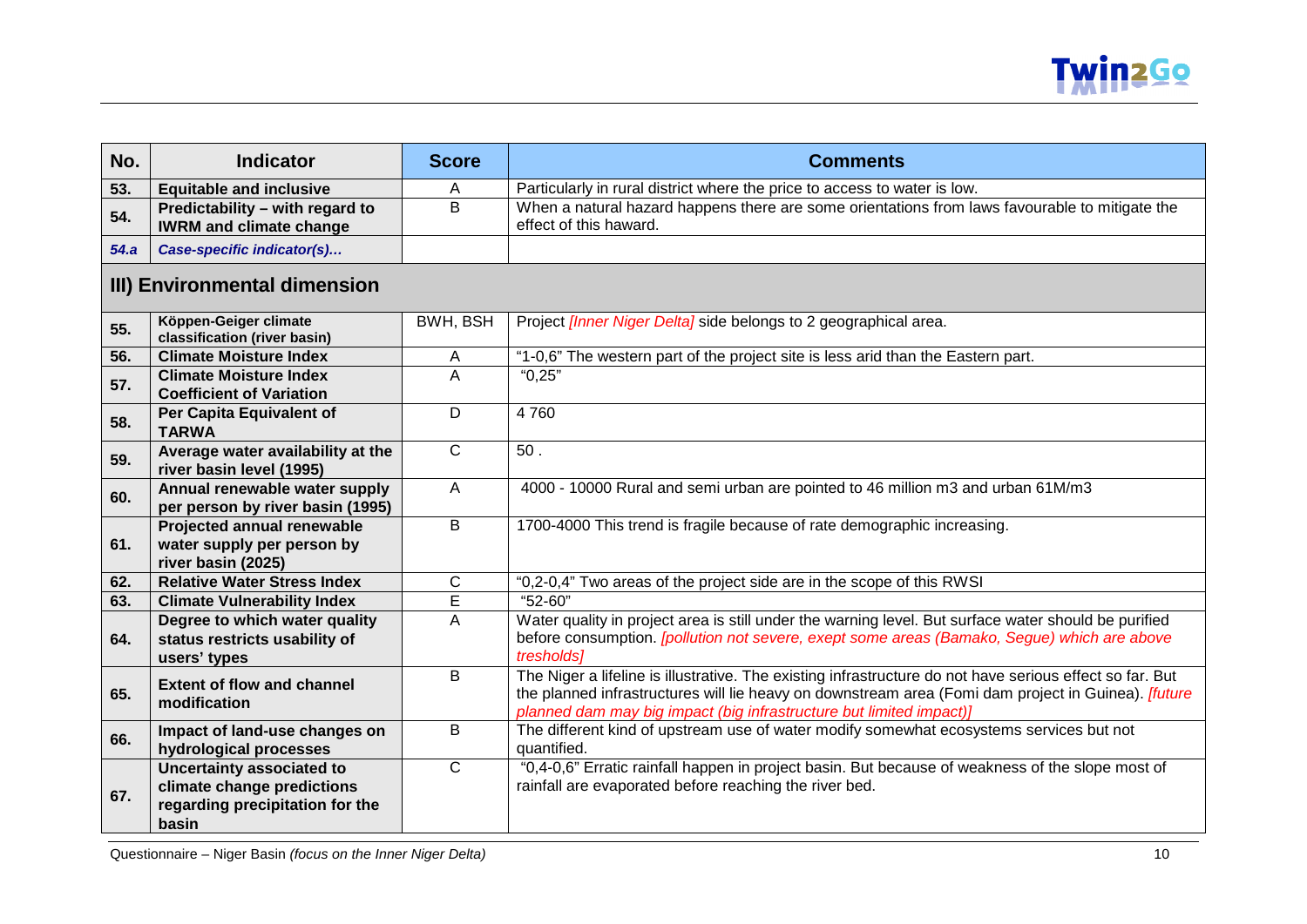

| No.  | <b>Indicator</b>                  | <b>Score</b> | <b>Comments</b> |
|------|-----------------------------------|--------------|-----------------|
| 67.a | <b>Case-specific indicator(s)</b> |              |                 |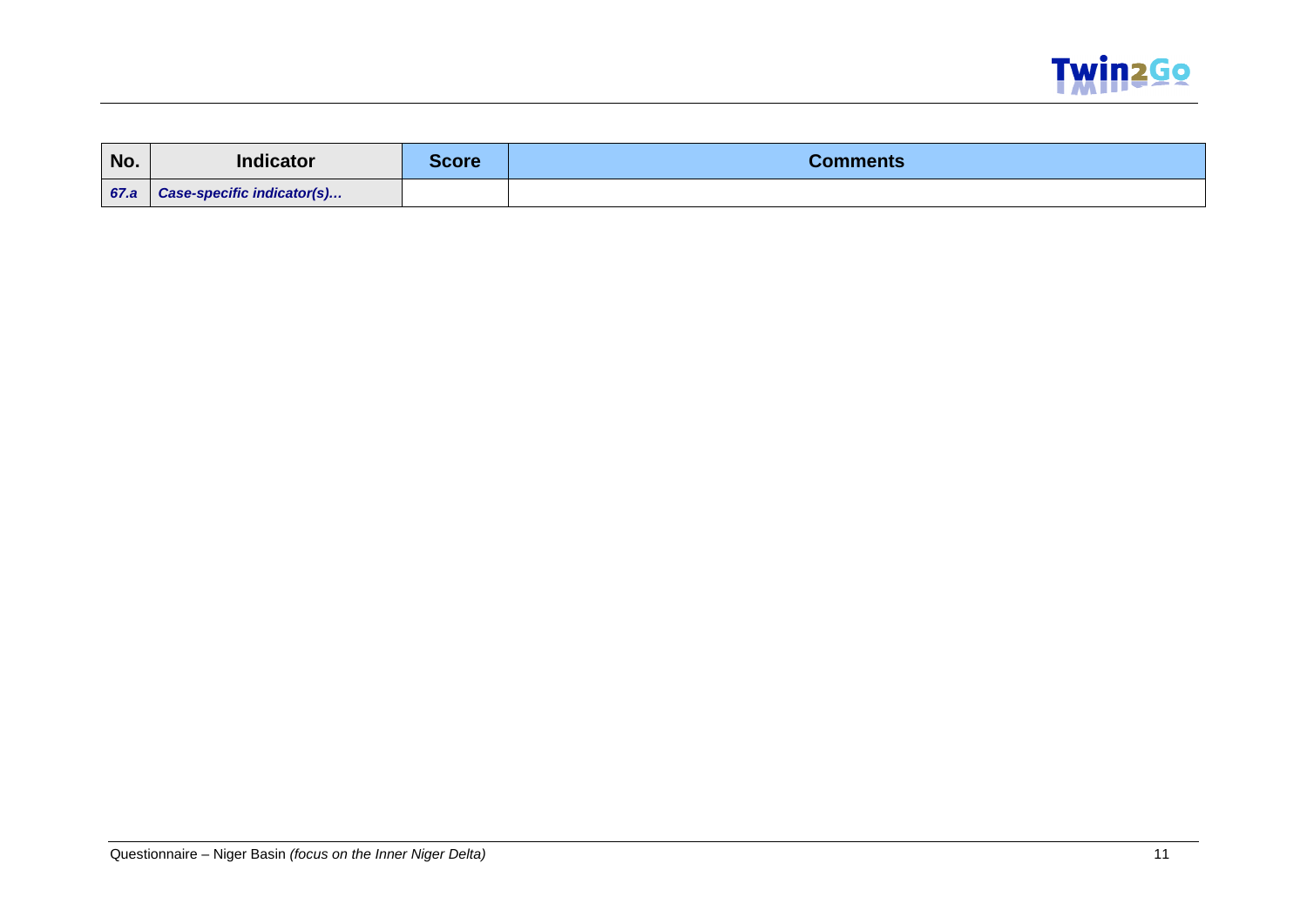

## **C) Performance**

<span id="page-11-2"></span><span id="page-11-1"></span><span id="page-11-0"></span>

| No.  | <b>Indicator</b>                                                                                    | <b>Score</b> | <b>Comments</b>                                                                                                                                                                                                                                                                                     |  |
|------|-----------------------------------------------------------------------------------------------------|--------------|-----------------------------------------------------------------------------------------------------------------------------------------------------------------------------------------------------------------------------------------------------------------------------------------------------|--|
|      | I) Progress towards stated Goals                                                                    |              |                                                                                                                                                                                                                                                                                                     |  |
| 68.  | <b>Progress towards sustainable</b><br>access to safe drinking water<br>(MDG drinking water target) | A            | From the software called SIGMA, (map of water), there are 24562 drinkable water source from<br>which 93,6% are in good state. <i>[close to target, (regional differences!)]</i>                                                                                                                     |  |
| 69.  | Proportion of population with<br>access to improved drinking<br>water                               | D            | [2006: 60%] This figure is probably underestimate if we consider NGOs impacts in term of<br>awareness. [the use of the 2006 figures is contested, current reported figures are significanly<br>higher; 73,1%]                                                                                       |  |
| 70.  | Proportion of rural population<br>with access to improved<br>drinking water                         | E            | [2006: 48%] The same report is at this level because of the decrease or disappearing of<br>dracunculosis called "Guinea warm illness" basically due to bad quality of drinking water. <i>[the use</i><br>of the 2006 figures is contested, current reported figures are significanly higher; 71,4%] |  |
| 71.  | <b>Progress towards sustainable</b><br>access to basic sanitation<br>(MDG sanitation target)        | B            | Great deal of means is deployed by Government and NGOs to underpin the access to it.                                                                                                                                                                                                                |  |
| 72.  | Proportion of population with<br>access to improved sanitation<br>facilities                        | E            | 45% This rate according to me view point is increasing because of NGOs and government<br>institution services.                                                                                                                                                                                      |  |
| 73.  | Proportion of rural population<br>with access to improved<br>sanitation facilities                  | E            | 39% Particular attention is drawn to rural district to encourage them.                                                                                                                                                                                                                              |  |
| 73.a | Case-specific indicator(s)                                                                          |              |                                                                                                                                                                                                                                                                                                     |  |
|      | II) Good governance principles as indicators for the process dimension                              |              |                                                                                                                                                                                                                                                                                                     |  |
| 74.  | <b>Participatory regarding</b><br>decision making in the water<br>sector                            | C            | It is more and more recognize that women have a tremendous role to play as regards any activity<br>bound to the water.                                                                                                                                                                              |  |
| 75.  | <b>Transparency regarding water</b><br>allocation                                                   | B            | The social position of an individual may affect the transparency as regards the access to the<br>information about water manaegement.                                                                                                                                                               |  |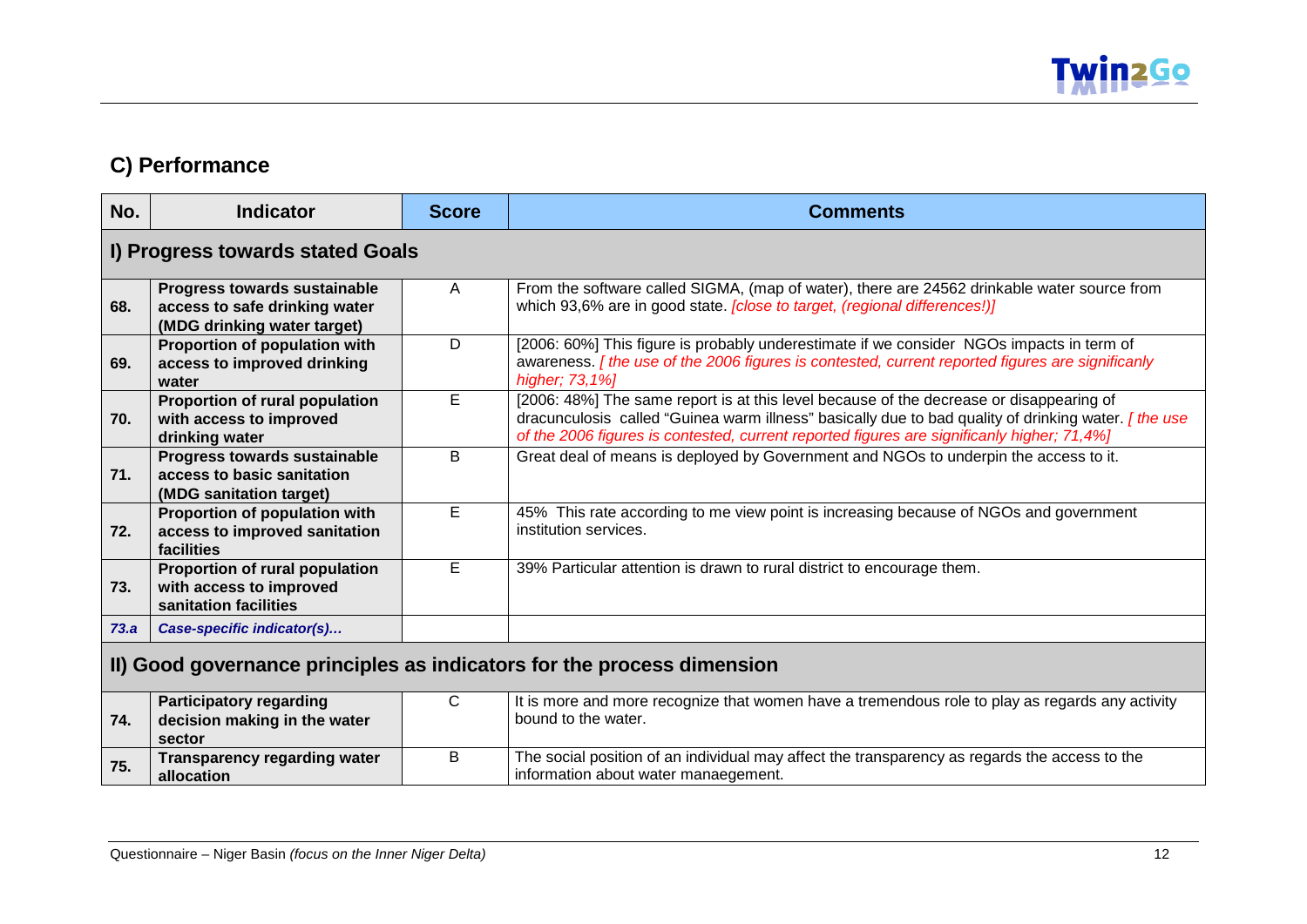

| No.         | Indicator                                                           | <b>Score</b> | <b>Comments</b>                                                                                                                                          |
|-------------|---------------------------------------------------------------------|--------------|----------------------------------------------------------------------------------------------------------------------------------------------------------|
| 76.         | <b>Effectiveness and efficiency</b><br>regarding decision making in | B.           | The efficiency of the goal is more often hampered due to internal factor, sometimes linked to<br>societal organisation.                                  |
|             | the water sector                                                    |              |                                                                                                                                                          |
| 77.         | <b>Equitable and inclusive</b>                                      |              | The limiting factors are lack of resources or corruption inside the management.                                                                          |
| 78.         | Predictability - with regard to<br><b>IWRM and climate change</b>   | B            | National water policy has to cooperate with another development policy and they do not have to be<br>excluded.                                           |
| <b>78.a</b> | Case-specific indicator(s)                                          | R            | NEW indicator; decision making about access to water (score as 77):<br>- Mali: A (Man and woman have same right but corrent situation is still different |

## **III) Stakeholder participation**

| 79.  | Deliberative engagement<br>opportunities      | Steering committee or management committee in charge of engagement opportunities are very<br>often ineffective due to lack of resources. |
|------|-----------------------------------------------|------------------------------------------------------------------------------------------------------------------------------------------|
| 80.  | Inclusiveness of stakeholder<br>participation | The fact that stakeholders have sometimes opposite interests, it is useful to create or to catalyze a<br>win win situation.              |
| 80.a | Case-specific indicator(s)                    |                                                                                                                                          |

# **IV) Response to climate change**

<span id="page-12-1"></span><span id="page-12-0"></span>

|     | <b>Strategy for adaptation to</b> | В | Facing a lot of hazards, many policies and strategies are underway at national level and water        |
|-----|-----------------------------------|---|-------------------------------------------------------------------------------------------------------|
| 81. | climate change in the water       |   | management and its supply are greatly assigned in it (PAGIRE, PANA). [Vision NBA]                     |
|     |                                   |   |                                                                                                       |
|     | sector                            |   |                                                                                                       |
| 82. | <b>Availability of specific</b>   | А | Adequate options are identified on the basis of the concerned population response face to face of     |
|     | knowledge enabling adaptation     |   | adversities (PANA) [Vision NBA]                                                                       |
|     | Awareness of water managers       | А | There are even institutions at regional level which take care of this subject (e.g ABN). [Vision NBA] |
| 83. | regarding adaptation to climate   |   |                                                                                                       |
|     | change                            |   |                                                                                                       |
|     | <b>Coordinated implementation</b> | В | Every sector based strategy or policy deals with water sector adaptation nowadays but taking into     |
| 84. | process regarding adaptation      |   | account the important orientations of government in water issues. Action Plan regarding adaptation    |
|     | to climate change: Program /      |   | to climate change exists but, not yet implemented due to insufficient financial support               |
|     | Plan of activities and measures   |   |                                                                                                       |
| 85. | <b>Operational activities</b>     | В | A survey referring to river basin scale show the existence of many comprehensive activities fulfilled |
|     |                                   |   | by NGOs or other formal institutions in terms of soft measures. The hard measures do exist but not    |
|     | (measures)                        |   | enough. [capacity for implementation of measures needs to be improved]                                |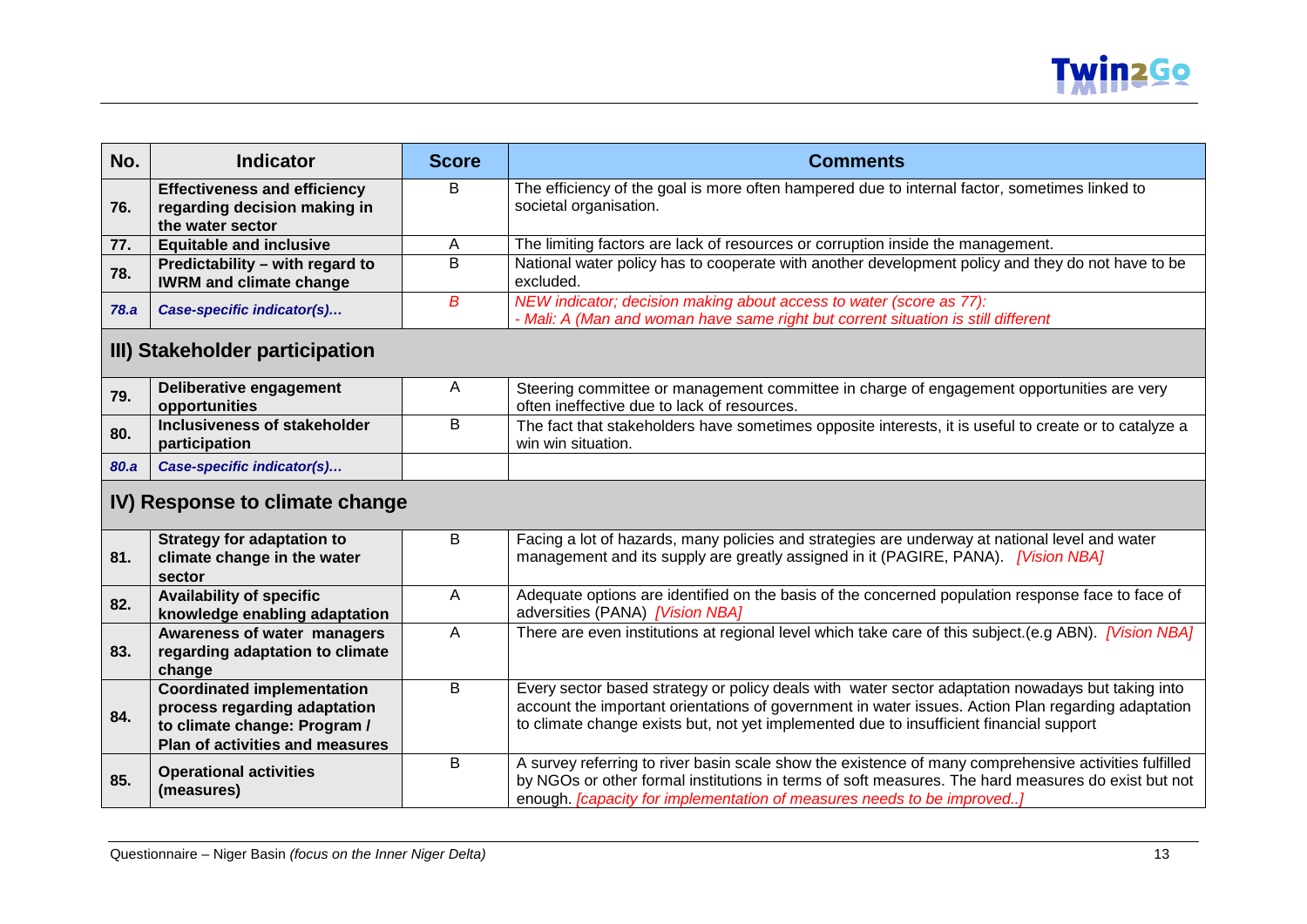

| No.  | <b>Indicator</b>                                                  | <b>Score</b> | <b>Comments</b>                                                                                                                                                                                                                                                                                                            |
|------|-------------------------------------------------------------------|--------------|----------------------------------------------------------------------------------------------------------------------------------------------------------------------------------------------------------------------------------------------------------------------------------------------------------------------------|
| 86.  | Ways to deal with climate<br>variability (floods and<br>droughts) |              | A great deal of means from NGOs or public power do exist to react or to anticipate against climate<br>variability in our project area for instance, tool of flood predictability developed by wetlands<br>international and DNH and also locust invasion predictability and artificial rainfall (Early Warning<br>system). |
| 86.a | Case-specific indicator(s)                                        |              |                                                                                                                                                                                                                                                                                                                            |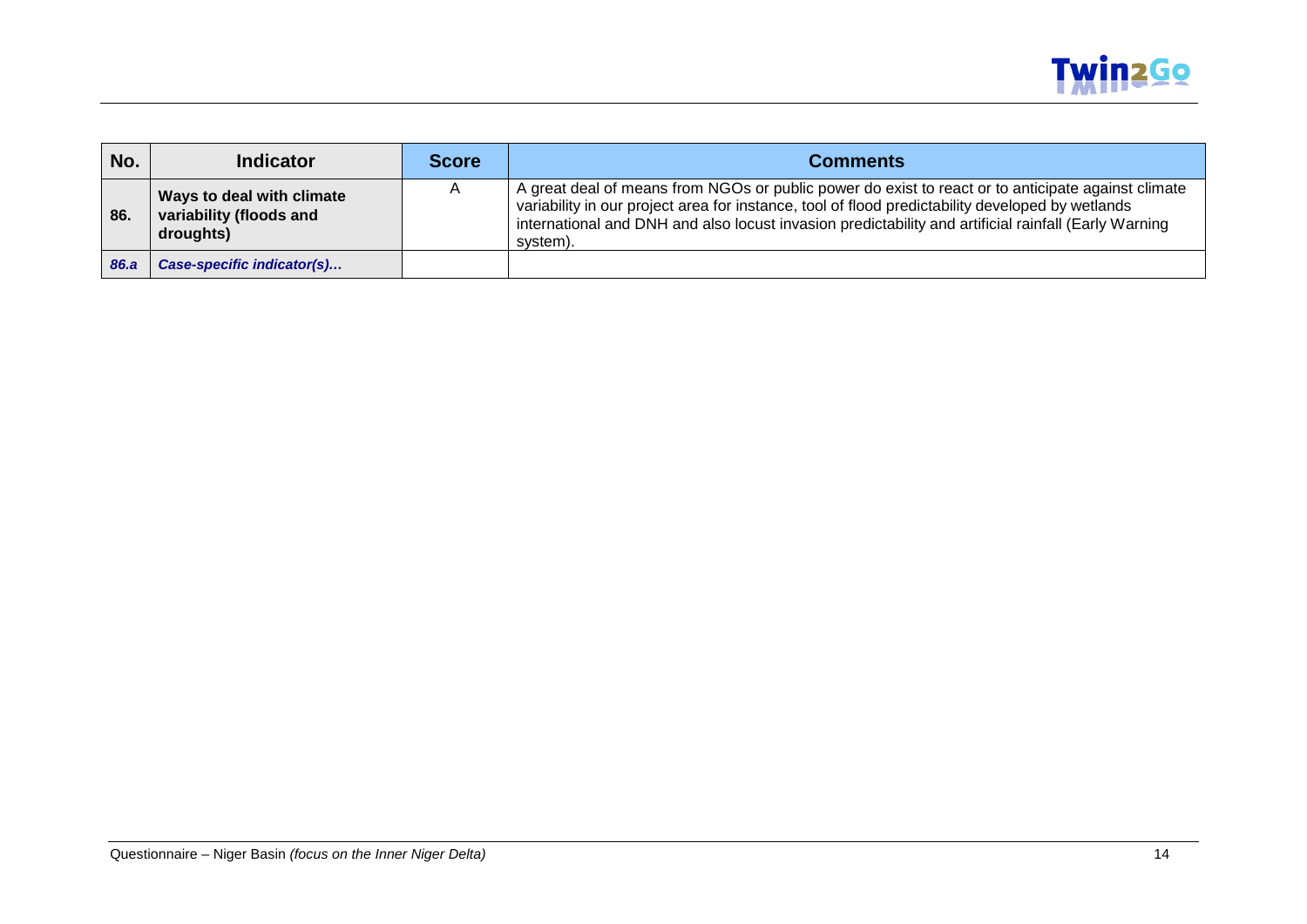

#### **Addendum - Context**

| No.        | <b>Indicator</b>         | <b>Score</b>                                                                                                                                  | <b>Comments</b>                                                                                                                                                                                                                                                                                                                                                                                                                                                                                                                                             |  |  |  |  |  |  |
|------------|--------------------------|-----------------------------------------------------------------------------------------------------------------------------------------------|-------------------------------------------------------------------------------------------------------------------------------------------------------------------------------------------------------------------------------------------------------------------------------------------------------------------------------------------------------------------------------------------------------------------------------------------------------------------------------------------------------------------------------------------------------------|--|--|--|--|--|--|
|            | I) Basin Characteristics |                                                                                                                                               |                                                                                                                                                                                                                                                                                                                                                                                                                                                                                                                                                             |  |  |  |  |  |  |
| <b>67a</b> | <b>Sub-Basin Size</b>    | On the 1 994 402 $km2$ of the<br>total area of the Niger Basin,<br>578 850 km <sup>2</sup> (29%) is located<br>in Malian portion of the Niger | 47% of Mali area is entirely part of the Niger Basin. Among the fourth sub basins<br>of the Niger Basin, part of the two sub basins are located in Mali: Upper Niger,<br>and Medium Niger. The Inner Niger Delta is located in Mali (84 500 km <sup>2</sup> )                                                                                                                                                                                                                                                                                               |  |  |  |  |  |  |
| 67b        | <b>Transboundary</b>     | Basin<br>Yes                                                                                                                                  | The Niger River and its affluent are critical links between nine riparian countries:<br>Benin, Burkina Faso, Cameroon, Ivory Coast, Guinea, Mali, Niger, Nigeria and<br>Chad.<br>The Niger River is Africa's third longest river (4200 km). It is the longest river in<br>the world. Its basin covers an area of nearly of 2.2 million km <sup>2</sup> including 1.5 million<br>km <sup>2</sup> of an active hydrological basin. Although its catchment covers nine countries,<br>more than 80% of its area covers three countries: Mali, Niger and Nigeria |  |  |  |  |  |  |

#### <span id="page-14-1"></span><span id="page-14-0"></span>**Addendum - Performance**

<span id="page-14-4"></span><span id="page-14-3"></span><span id="page-14-2"></span>

| No.                                                 | <b>Indicator</b>                       | <b>Score</b> | <b>Comments</b> |  |  |
|-----------------------------------------------------|----------------------------------------|--------------|-----------------|--|--|
|                                                     | <b>I) Environmental sustainability</b> |              |                 |  |  |
| a) State of the water resources and the environment |                                        |              |                 |  |  |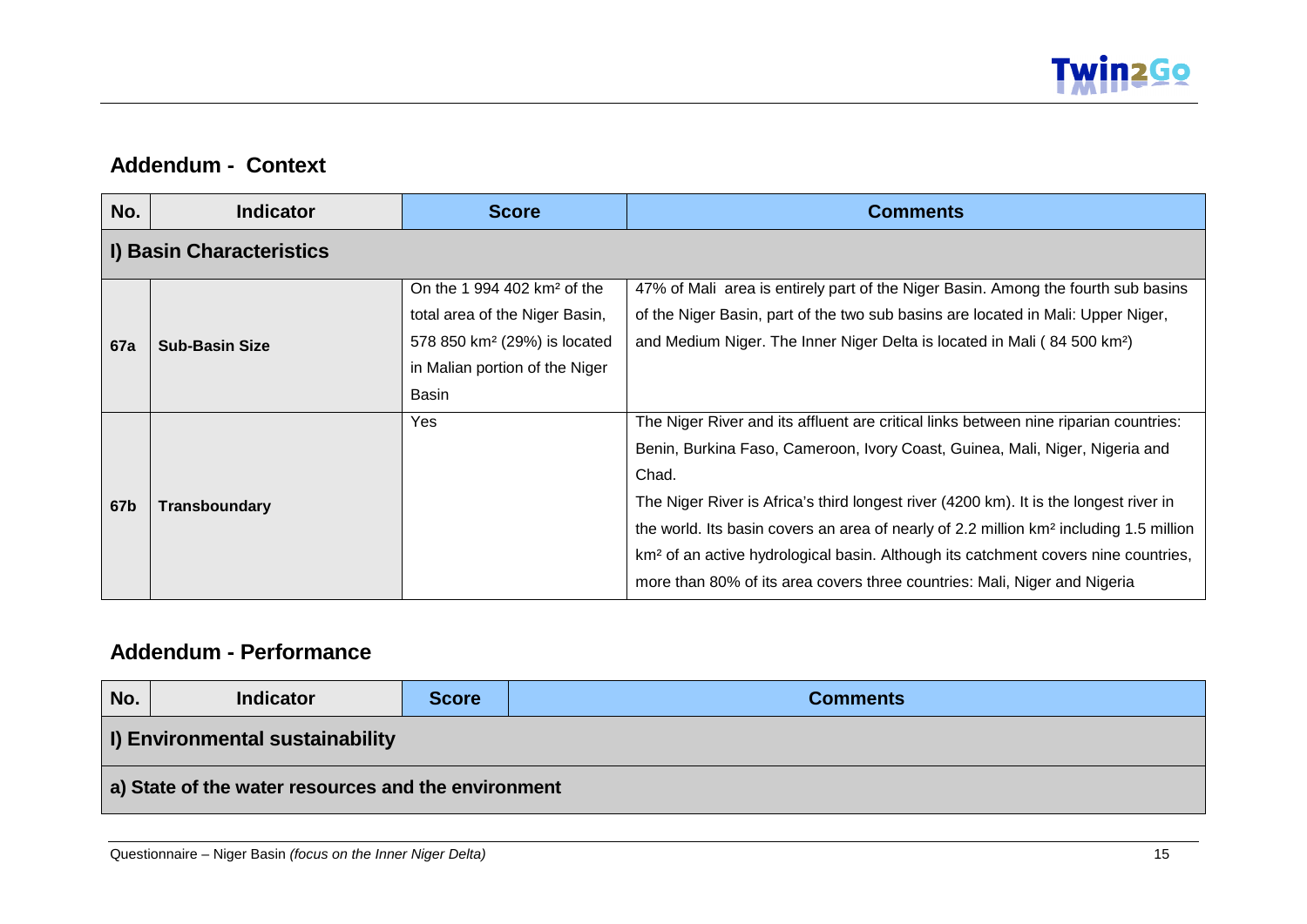

| No. | <b>Indicator</b>            | <b>Score</b>   | <b>Comments</b>                                                                                        |
|-----|-----------------------------|----------------|--------------------------------------------------------------------------------------------------------|
|     | <b>Aquatic biodiversity</b> | $\overline{A}$ | It should be noted that 80% of the Niger's biodiversity as well as most of the natural ecosystems      |
|     |                             |                | playing a key role in the maintenance of biodiversity are found the national portion of the basin. The |
|     |                             |                | Inner Niger Delta (Ramsar site), 4 119 450 ha, is fully located in Mali shelters 138 fish species      |
|     |                             |                | among which 15 and 10 have respectively disappeared from fisher catches and became rare.               |
| 87  |                             |                | Waterbirds are an indicative taxon in some bio-regions. Among 117 waterbird species encountered        |
|     |                             |                | in the Malian portion of the basin Niger, 27 meet criteria 1% of the Ramsar Convention and the         |
|     |                             |                | area supports 3 to 4 millions of migratory waterbirds, both residents and migratory coming from        |
|     |                             |                | Europe, America and Asia. Although subject to strong human pressure, the aquatic fauna notably         |
|     |                             |                | hippopotamus and the West Africa manatee are still present                                             |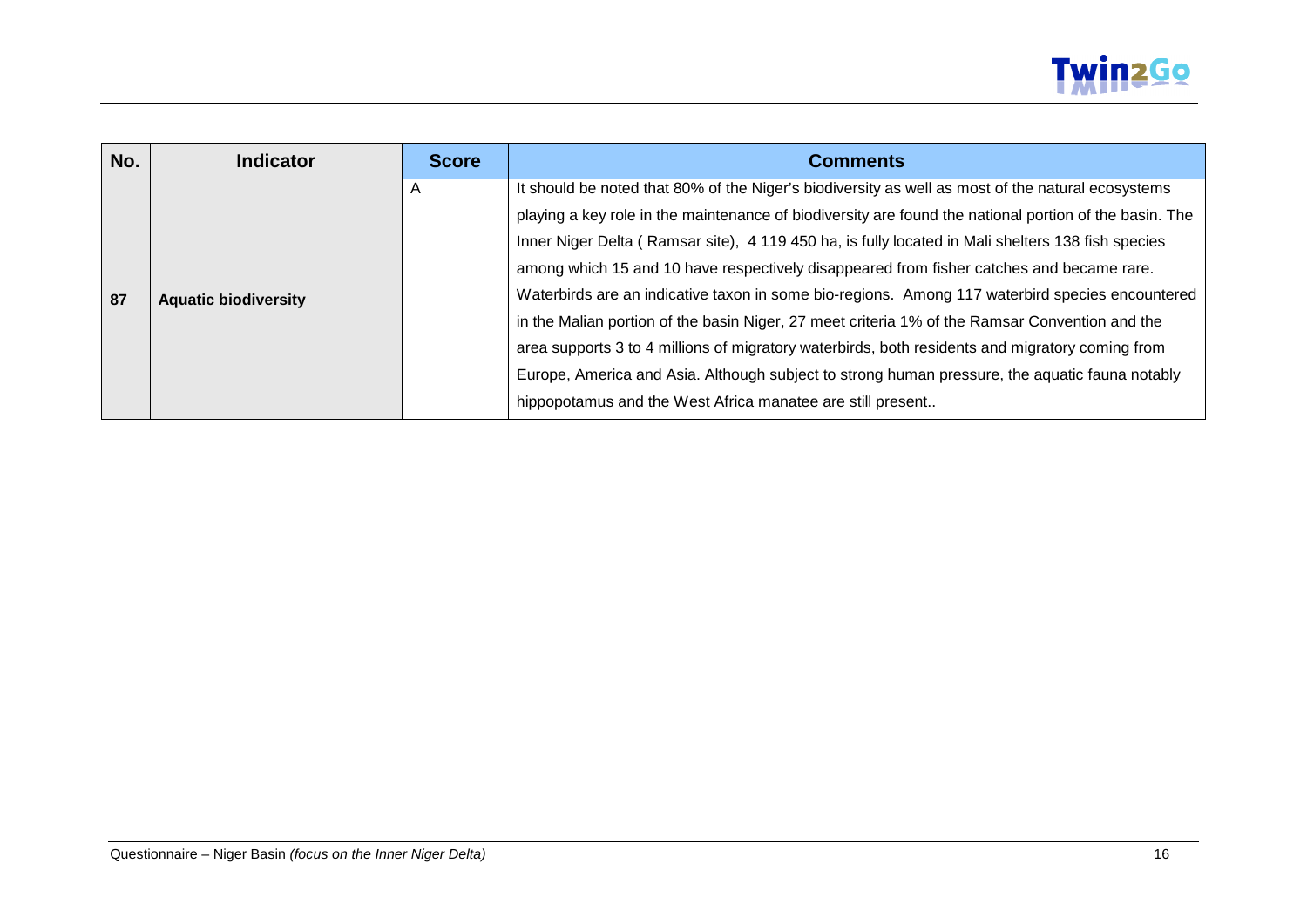

| No. | <b>Indicator</b>               | <b>Score</b> | <b>Comments</b>                                                                                                                                                                                                                                                                                                                                                                                                                                                                                                                                                                                                                                                                                                                                                                                                                                                                                                                                                                                                                                                                                                                                                                                                                                                                                                                                                                                                                                                                                                                                   |
|-----|--------------------------------|--------------|---------------------------------------------------------------------------------------------------------------------------------------------------------------------------------------------------------------------------------------------------------------------------------------------------------------------------------------------------------------------------------------------------------------------------------------------------------------------------------------------------------------------------------------------------------------------------------------------------------------------------------------------------------------------------------------------------------------------------------------------------------------------------------------------------------------------------------------------------------------------------------------------------------------------------------------------------------------------------------------------------------------------------------------------------------------------------------------------------------------------------------------------------------------------------------------------------------------------------------------------------------------------------------------------------------------------------------------------------------------------------------------------------------------------------------------------------------------------------------------------------------------------------------------------------|
| 88  | <b>Invasive exotic species</b> | D            | Invasive exotic plants have been introduced as ornamental plants and constitute nowadays real<br>threats for rivers and socio-economic development activities such as fishing, transport, water<br>distribution, hydro-electric production and rice farming.<br>At the Malian portion of the Niger River, the most affected areas by invasive plants are :<br>- Segment Bamako- Markala;<br>- Irrigation channels of Baguineda, Sukala and Dougabougou;<br>- Irrigation channels of Office du Niger (Sahel channel);<br>- Channels of Office Riz Ségou.<br>- Inner Niger Delta area downstream Wabariya bridge (Gao)<br>The main invasive plants identified on the Malian portion of the Niger River are: Water Jaccinth<br>(Eichornia crassipes), Water salad (Pistia stratiotes), Floating grasses (Vossia cuspidasta), Water<br>fern (Salivinia molesta)<br>If the density is weak the invasive floating plants are useful (water oxygenation, feeding and shelter<br>for fishes, absorption of toxic components such as heavy metals and phenols) in the contrary at<br>high density they become harmful: a) Disturb use of rivers: obstruction of paths: transport and<br>fishing, b) reducing of river flow: disturb irrigation, water distribution, hydro-electric production, c)<br>replacing Echinochloa stagnina (bourgou) pastures, d) rapidly drying out rivers: evaporation of<br>water covers by water jacinth is 7 to 9 times than open water and favoring breeding of vector borne<br>diseases such as malaria and schistomiasis. |
|     |                                |              |                                                                                                                                                                                                                                                                                                                                                                                                                                                                                                                                                                                                                                                                                                                                                                                                                                                                                                                                                                                                                                                                                                                                                                                                                                                                                                                                                                                                                                                                                                                                                   |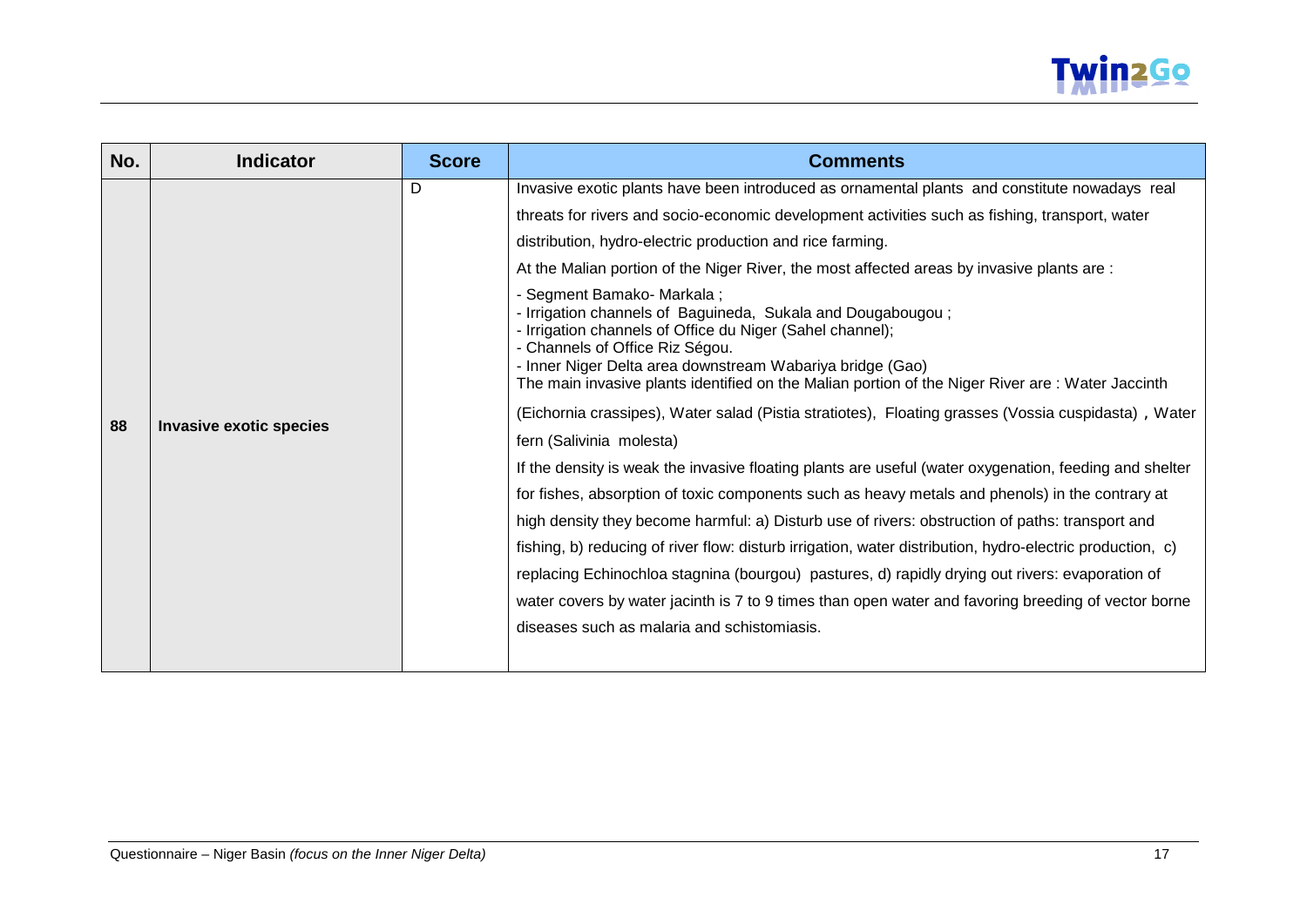

| No.        | <b>Indicator</b>             | <b>Score</b> | <b>Comments</b>                                                                                                                                                                                                                                                                                                                                                                                                                                                                                                                                                                                                                                                                                                                                                                                                                                                                                                                                                                                                                                                                                                                                                                                                                                                                                                                                                                                                                                                                                                                                                                                                                                                                                                                                                                                               |
|------------|------------------------------|--------------|---------------------------------------------------------------------------------------------------------------------------------------------------------------------------------------------------------------------------------------------------------------------------------------------------------------------------------------------------------------------------------------------------------------------------------------------------------------------------------------------------------------------------------------------------------------------------------------------------------------------------------------------------------------------------------------------------------------------------------------------------------------------------------------------------------------------------------------------------------------------------------------------------------------------------------------------------------------------------------------------------------------------------------------------------------------------------------------------------------------------------------------------------------------------------------------------------------------------------------------------------------------------------------------------------------------------------------------------------------------------------------------------------------------------------------------------------------------------------------------------------------------------------------------------------------------------------------------------------------------------------------------------------------------------------------------------------------------------------------------------------------------------------------------------------------------|
| <b>89a</b> | <b>Surface water quality</b> | B            | In general, it could be notice that year to year deterioration of surface water.<br>Results of available punctual measurements did not show nowadays existence of alarming physic-chemical<br>pollution of surface water. However, bacteriological quality is worse (total coli form and fecal for 100 ml),<br>consequently they are unsafe as drinking water. They could use without problem for bathing, sports and<br>leisure time<br>In conclusion, it could reported that, major rivers and their tributaries (Niger, Bani and others), although their<br>auto-filtering capacities linked to hydrology are more and more facing divers sources of pressure<br>exacerbating pollution phenomena of surface water. I could be cited:<br>Human and animal organic wastes: waste domestic waters; water derived from craft activities (dying,<br>tanning); slaughterhouse waters, etc.,<br>Organic and chemical fertilizers and pesticides coming from of irrigated fields (rice, tobacco, sugar<br>cans, etc.),<br>Liquid industrial waste water dumped in the river without any treatment,<br>Domestic wastes: solid wastes, liquid domestic wastes and sewage waste dumped straight to the<br>Niger River,<br>Industrial activities: effluent of most of industries located along the Niger River are dumped without<br>treatment in the river. The Niger River receives yearly 800 000 m <sup>3</sup> waste water coming from mainly<br>big industries but also small industries (dying),<br>Mining activities: Gold mining contribute also to pollute water resources mainly in the Upper Niger<br>Crafting activities: Water resource pollution is caused by waste water from dyers who work in<br>general along the banks of the Niger River are washed down by the first rains into the Niger River |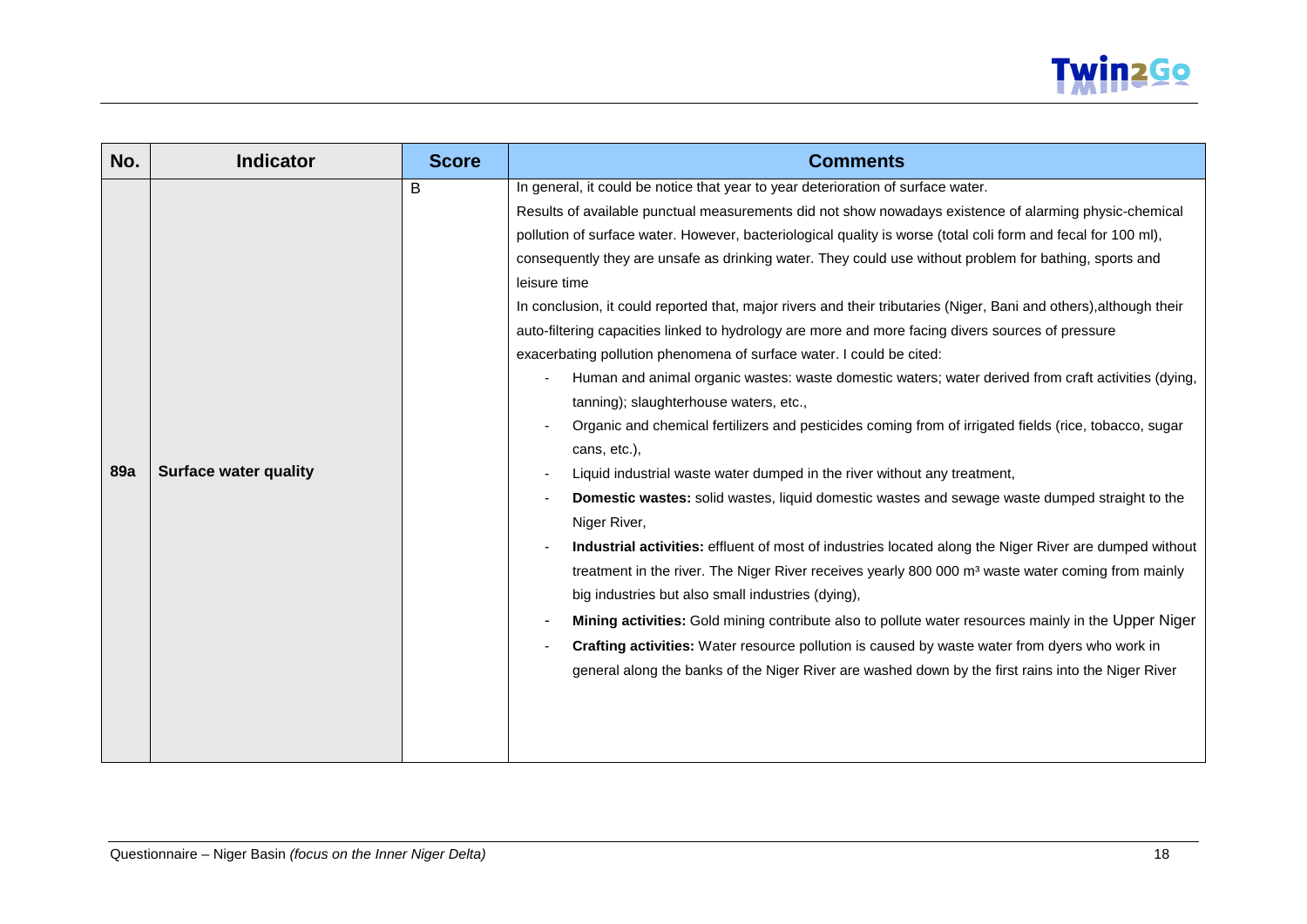

| No.             | <b>Indicator</b>                      | <b>Score</b> | <b>Comments</b>                                                                                                                                                                                                                                                                                                                                                                                                                                                                                                                                                     |  |
|-----------------|---------------------------------------|--------------|---------------------------------------------------------------------------------------------------------------------------------------------------------------------------------------------------------------------------------------------------------------------------------------------------------------------------------------------------------------------------------------------------------------------------------------------------------------------------------------------------------------------------------------------------------------------|--|
| 89 <sub>b</sub> | <b>Groundwater quality</b>            | A            | Groundwater in Mali are not affected by pollution mainly from human activities. However, in big<br>cities, agricultural areas which depend of huge use of fertilizers and pesticides, intensive livestock<br>breeding, few cases of pollution have been seen. These pollution concerned mainly not deep<br>groundwater in alluvium. Other pollution risks exist knowing that there are hydrological links<br>between groundwater and those in deep cracked rocks.<br>It has been proven that contamination of groundwater of Bamako city is as well as chemical and |  |
|                 |                                       |              | bacteriological. Indeed, all groundwater resources analyzed in four of Bamako have shown huge<br>quantities of bacterial contamination, as a result they are dangerous for human consumption.                                                                                                                                                                                                                                                                                                                                                                       |  |
|                 |                                       | A            | Groundwater has many uses in Mali.                                                                                                                                                                                                                                                                                                                                                                                                                                                                                                                                  |  |
|                 |                                       |              | In rural area, most of the Malian population get drinking water from forages and /or traditional and                                                                                                                                                                                                                                                                                                                                                                                                                                                                |  |
|                 |                                       |              | improved wells, 20 litres/person /day.                                                                                                                                                                                                                                                                                                                                                                                                                                                                                                                              |  |
|                 | Groundwater use                       |              | The total drinking water needs for livestock of Mali is estimated about 260 000 m <sup>3</sup> /day from which                                                                                                                                                                                                                                                                                                                                                                                                                                                      |  |
| 90              |                                       |              | groundwater contributes for 2/3 and surface water 1/3.                                                                                                                                                                                                                                                                                                                                                                                                                                                                                                              |  |
|                 |                                       |              | Through the country it is noticed many industries are depend on groundwater such as breweries, oil                                                                                                                                                                                                                                                                                                                                                                                                                                                                  |  |
|                 |                                       |              | factories, slaughterhouses, textiles, mining and hotels. The daily groundwater consumption of these                                                                                                                                                                                                                                                                                                                                                                                                                                                                 |  |
|                 |                                       |              | industries without the mining sector is estimated to be more than 3000 m <sup>3</sup> /day                                                                                                                                                                                                                                                                                                                                                                                                                                                                          |  |
|                 |                                       | A "<10%"     | WEI = 3,7% at national level with annual renewable water resources equal to 135 km <sup>3</sup> ;                                                                                                                                                                                                                                                                                                                                                                                                                                                                   |  |
| 91              | <b>Water Exploitation Index (WEI)</b> |              | abstraction excluding hydropower generation is equal to 5 $km3$                                                                                                                                                                                                                                                                                                                                                                                                                                                                                                     |  |
|                 | b) Management practices               |              |                                                                                                                                                                                                                                                                                                                                                                                                                                                                                                                                                                     |  |

#### <span id="page-18-0"></span>**<sup>92</sup> Water allocated for aquatic ecosystem** B Environmental water needs mean those related to flora and wild fauna. For these needs, heights and environmental flows have not been determinate. Only minimum flows have been estimated downstream some major dams such as Markala 40m<sup>3</sup>/s. Taousa dam project has been revised to take into account aquatic ecosystems needs in the Inner Niger Delta